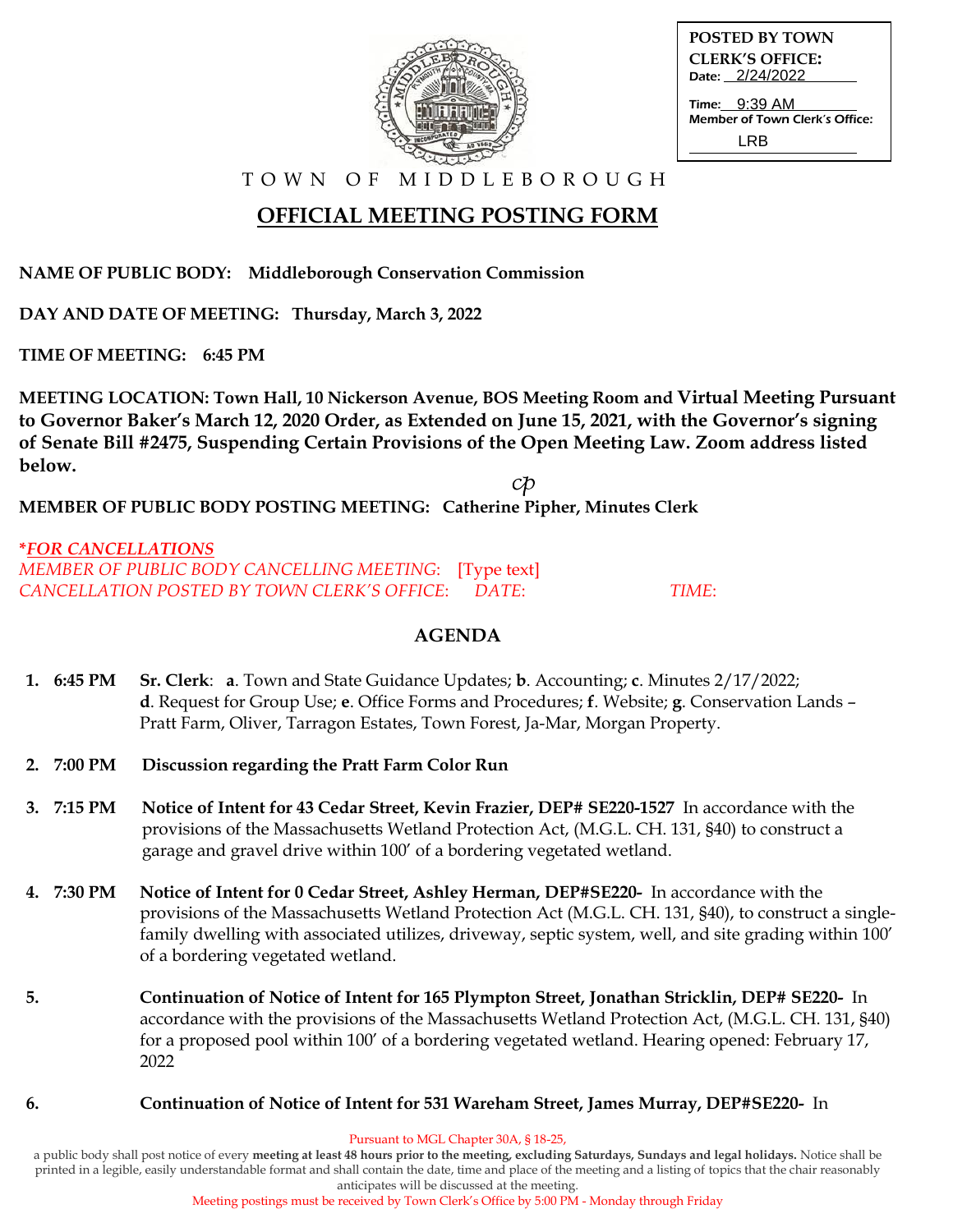

| POSTED BY TOWN                        |
|---------------------------------------|
| <b>CLERK'S OFFICE:</b>                |
| Date:                                 |
| Time:                                 |
| <b>Member of Town Clerk's Office:</b> |
|                                       |

T O W N O F M I D D L E B O R O U G H

## **OFFICIAL MEETING POSTING FORM**

Page 2 of 3

 accordance with the provisions of the Massachusetts Wetland Protection Act (M.G.L. CH. 131, §40), to expand land in the 100' of a bordering vegetated wetland. Hearing opened: February 17, 2022

- **7. Continuation of Abbreviated Notice of Resource Area Delineation for 691 Wareham Street, Sachem Construction, (Zenith Consulting Engineers, LLC) DEP# SE220-1526** In accordance with the provisions of the Massachusetts Wetland Protection Act (M.G.L. CH. 131, §40), to review and vote on the wetland delineation. Hearing opened: February 3, 2022
- **8. Continuation of Abbreviated Notice of Resource Area Delineation for 177 East Grove Street and 187 East Grove Street, HIP VI Enterprises, LLC (Goddard Consulting) DEP# SE220-1518** In accordance with the provisions of the Massachusetts Wetland Protection Act (M.G.L. CH. 131, §40), to review and vote on the wetland delineation. Hearing opened: December 2, 2021
- **9. Continuation of Notice of Intent for Everett Street, Peter Varrasso, Jr. (Center Mount Land Development, LLC) DEP# SE220-1525** In accordance with the provisions of the Massachusetts Wetland Protection Act, (M.G.L. CH. 131, §40) for a proposed 26,400 s.f. industrial building with associated parking and loading areas, sidewalk, grading, stormwater management and utilities within 100' of a bordering vegetated wetland. Hearing opened: January 20, 2022
- **10. Request for Certificate of Compliance for 27 Perry Street, DEP# 220-48** They proposed a house and clearing of land, within 100' of a BVW. The Order of Conditions Plan of Record is dated: September 19, 1978
- **11. Agent**: **a**. FY2023 Budget; **b**. Ch.61A Thompson and Precinct Street; **c**. 415 Plymouth Street; **d.** Soule Homestead; **e.** 3 & 15 Spruce Street; **f.** 85 Plymouth Street (Town Land) **g.** Lot 67 Pendleton Court DEP#220-1478
- **12**. **Conservation Commissioner Reports** CPC; CEHIC; OSRP.
- **13. Mail/Correspondence**

Topic: Middleborough Conservation Commission March 3, 2022 Meeting Time: Mar 3, 2022 06:30 PM Eastern Time (US and Canada)

Join Zoom Meeting

<https://us06web.zoom.us/j/87423322185>

Pursuant to MGL Chapter 30A, § 18-25,

a public body shall post notice of every **meeting at least 48 hours prior to the meeting, excluding Saturdays, Sundays and legal holidays.** Notice shall be printed in a legible, easily understandable format and shall contain the date, time and place of the meeting and a listing of topics that the chair reasonably anticipates will be discussed at the meeting.